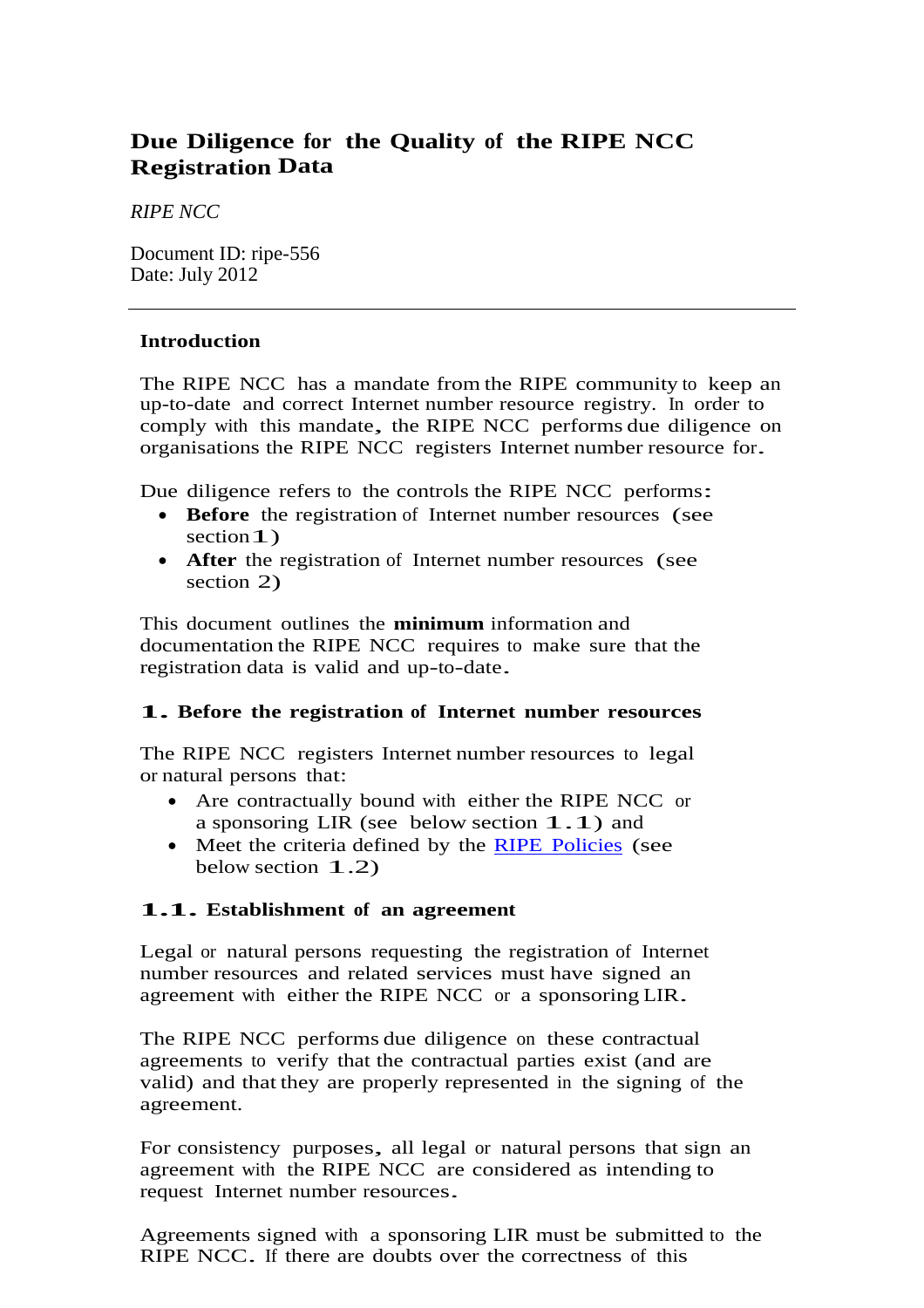information, the RIPE NCC reserves the right to contact the person that appears to have signed the agreement with the sponsoring LIR and to confirm the correctness of this information.

Each agreement signed with either the RIPE NCC or with a sponsoring LIR must be accompanied by **supporting documentation** proving the existence (and validity) of the legal or natural person (see below).

### **If the signing party is a natural person**

If the signing party is a natural person, we have to be sure of their identity (before an agreement is concluded with them). Proof of identification could be:

- Valid identification documents (e.g., identification card, passport)
- Valid driving license with photo, birth certificate issued by the relevant municipality, notary declaration proving the existence of the person, etc. in the case of countries with non-official identification documents (e.g., the UK)

### **If the signing party is a legal person**

If somebody is signing on behalf of a legal person, the RIPE NCC must verify that:

- The legal person is appropriately established by the local authorities or registered with the local authorities (see below under a. Proof of establishment/registration) and
- An authorised representative of the legal person approves this application (see below under b. Approval by authorised representative)

#### a. Proof of establishment/registration

Normally, proof of establishment of a legal person can be registration with the local authorities. When this is not available, another proof of establishment may be required (e.g., the law according to which the legal person was established).

The RIPE NCC reserves the right to check the validity of this documentation by requesting further documentation or additional information from third parties.

### b. Approval by authorised representative

A contract with either the RIPE NCC or a sponsoring LIR must be signed by an authorised representative of the legal person.

In order to obtain a degree of certainty that the person that signs a contract is indeed authorised to represent the legal person, they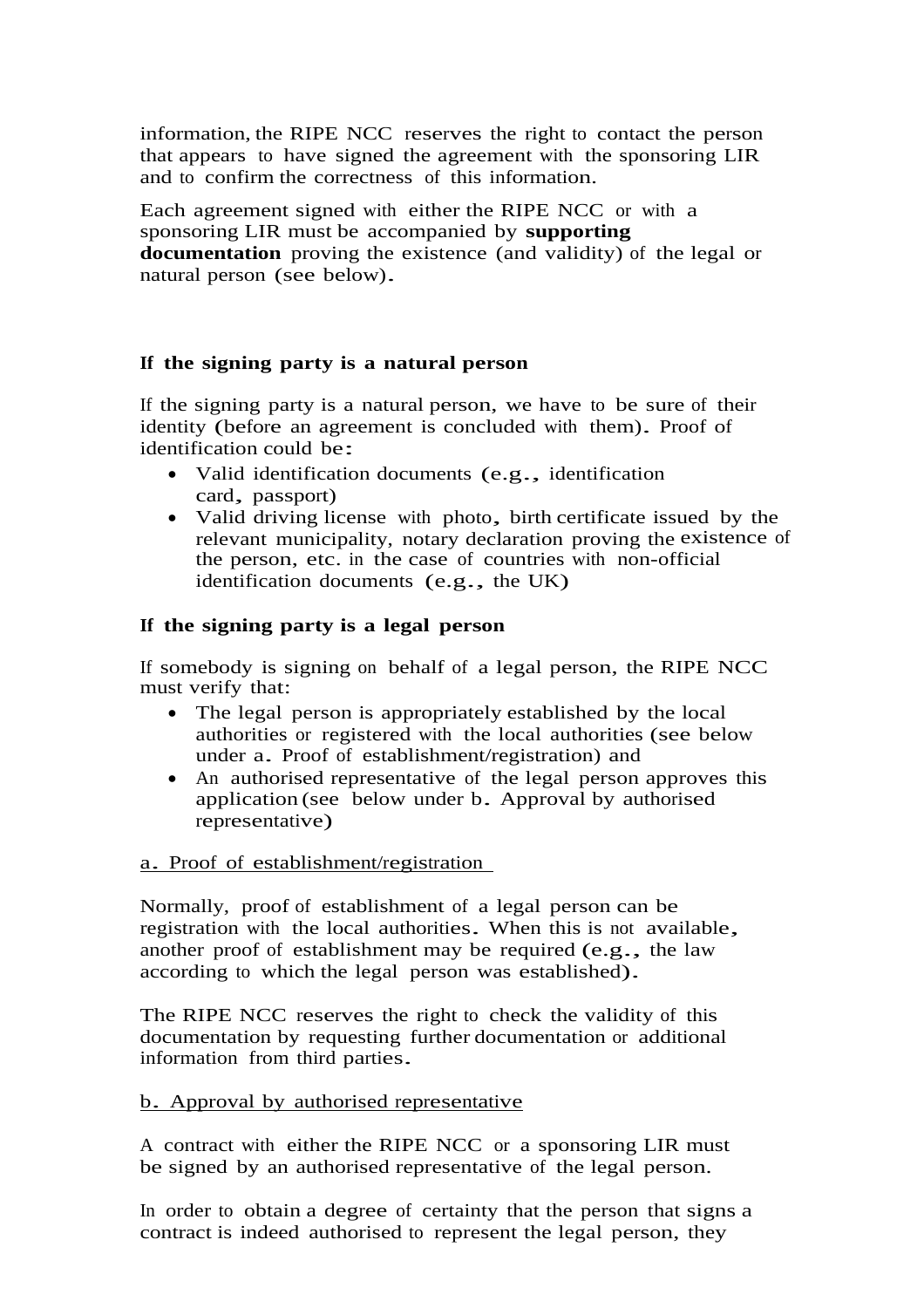must indicate:

- Their name
- Their position in the structure of the legal person

If there are doubts over the correctness of this information, the RIPE NCC will request proof of identity of the signing person.

## **1.2. Compliance with RIPE policies**

The RIPE NCC performs due diligence on requests for Internet number resources and the validity of the distribution criteria before registration in order to ensure compliance with the appropriate RIPE Policies (IPv4 [Address Allocation](http://www.ripe.net/publications/docs/ipv4-policies) and Assignment Policies for the RIPE NCC [Service](http://www.ripe.net/publications/docs/ipv4-policies) Region, IPv6 [Address Allocation](http://www.ripe.net/publications/docs/ipv6-policy) and [Assignment](http://www.ripe.net/publications/docs/ipv6-policy) [Policy,](http://www.ripe.net/publications/docs/ipv6-policy) [Autonomous System \(AS\)](http://www.ripe.net/publications/docs/asn-assignment-policies) Number [Assignment](http://www.ripe.net/publications/docs/asn-assignment-policies) Policy).

During these checks, the RIPE NCC may ask for information about the network the Internet number resources are meant to be assigned to, as well as for documents supporting this information.

Details of this due diligence depend on the specific Internet number resources that are requested. These details can be found in the [Request Forms](http://www.ripe.net/ripe/docs/other-documents/request-forms-supporting-notes) and Supporting Notes and for IPv4 addresses in the IPv4 [Registration](http://www.ripe.net/lir-services/resource-management/contact/registration-procedures) Procedures.

## **2. After the registration or distribution of Internet number resources**

After the agreement has been signed and the Internet number resources have been registered, the RIPE NCC must ensure that relevant registration data are maintained up-to-date and correct. To this end, the RIPE NCC performs audits (please see Audit [activity\)](http://www.ripe.net/publications/docs/audit) and has procedures to ensure that (legal or natural) persons that have registered Internet number resources are aware of the changes that must be communicated to the RIPE NCC (e.g.,see RIPE NCC procedural documents about transfers [of Internet](https://www.ripe.net/publications/docs/mergers) number resource records and [change of a](https://www.ripe.net/publications/docs/mergers) Member's official name, Independent resources – contractual [changes between](https://www.ripe.net/publications/docs/lir-end-user-contractual-changes) sponsoring LIR and End [User](https://www.ripe.net/publications/docs/lir-end-user-contractual-changes) and [Closure of LIR](http://www.ripe.net/publications/docs/closure) and Deregistration of [Internet](http://www.ripe.net/publications/docs/closure) Number [Resources.](http://www.ripe.net/publications/docs/closure)

### **Submission of a change**

Changes in the registration data must be requested by: - A registered contact person (somebody that has been delegated the authority to contact the RIPE NCC on behalf of the person that has been registered Internet number